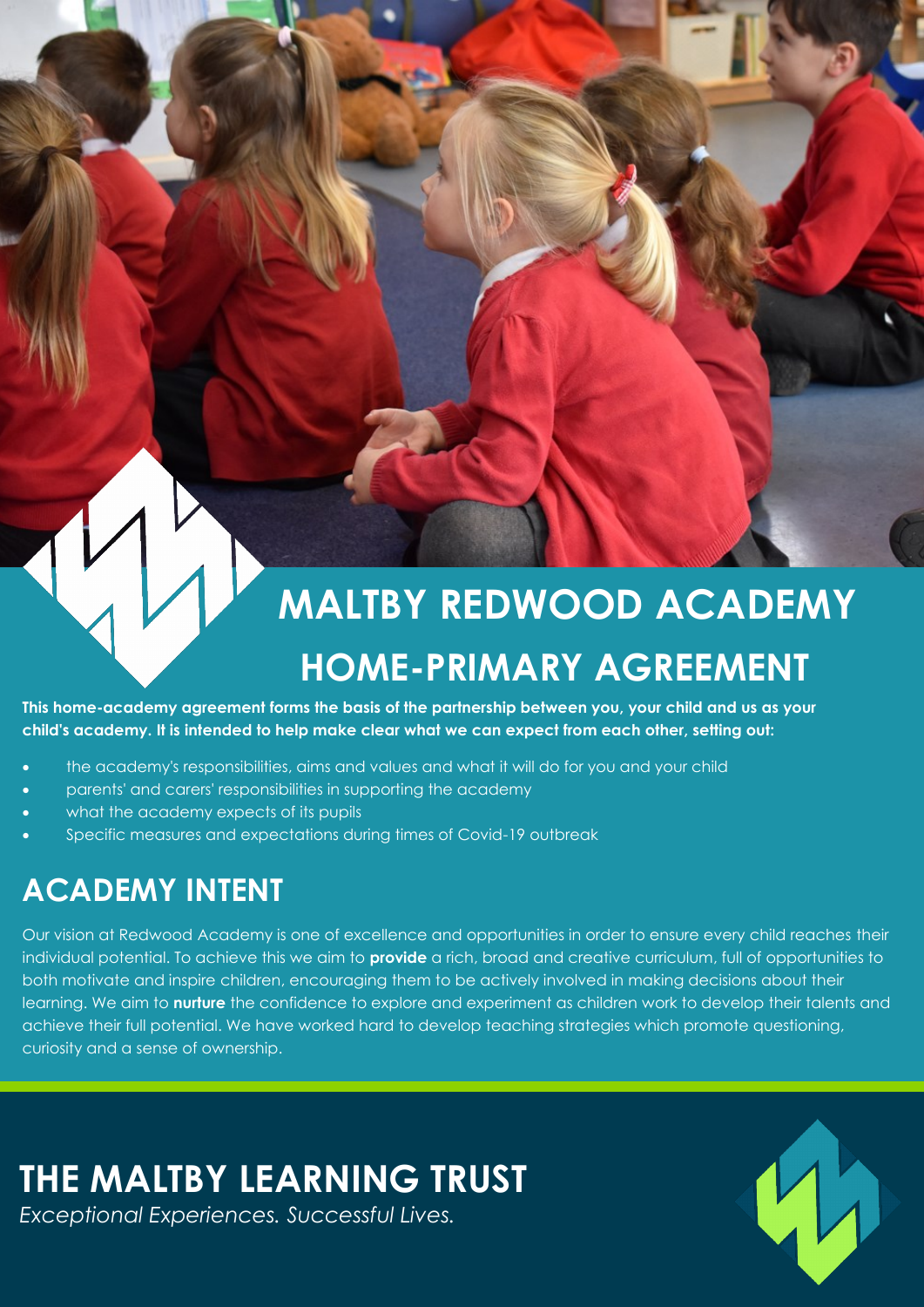## **WHAT WILL THE ACADEMY DO?**

- Make every reasonable effort to provide a safe physical environment for the children.
- Value each child as an individual and set appropriate targets for future learning.
- Encourage all children to do their best within a challenging but supportive environment.
- Provide an interesting and enriched curriculum to develop and sustain a love of learning for life.
- Use a range of teaching styles to make the curriculum interesting and to match the different learning style of each child.
- Keep parents informed about the teaching planned for the term for their child through curriculum updates and the newsletter.
- Provide regular newsletters to inform and involve parents in academy life.
- Inform parents promptly of any concerns about the progress, behaviour or well-being of their child.
- Plan regular meetings with parents to discuss their child's progress and be available for additional appointments as and when they are necessary.
- Provide homework in line with the academy's homework policy.
- Provide and follow clear policies and guidelines.

## **COVID-19 LOCKDOWN PERIODS?**

- Provide clear guidance and regular updates on what measures are being taken to provide protection for children, parents, staff and other stakeholders.
- Ensure that high standards of hygiene are maintained, including handwashing and sanitisation and cleaning of surfaces and contact points.
- Ensure that systems are put in place to enable social distancing to be maintained, including markings and visual guidance.
- Undertake a dynamic risk assessment process, taking account of the latest government guidance and scientific data.
- Take on board the feedback of parents, pupils and other stakeholders and constantly review the measures in place.
- Enforce the academy plan, rules and guidance consistently, fairly and robustly to ensure the safety of all members of the academy community.
- Regularly review plans and actions to ensure they change and evolve in a sensible manner responsive to the national and local picture.

#### **\_\_**D Horrigan**\_\_\_\_\_\_\_\_\_\_\_\_\_\_\_\_\_\_\_\_ (Executive Principal)**

**\_\_**H O'Connor\_\_\_\_\_\_\_\_\_\_\_\_\_\_\_\_\_\_ **(Principal)** 



#### **MALTBY**LEARNINGTRUST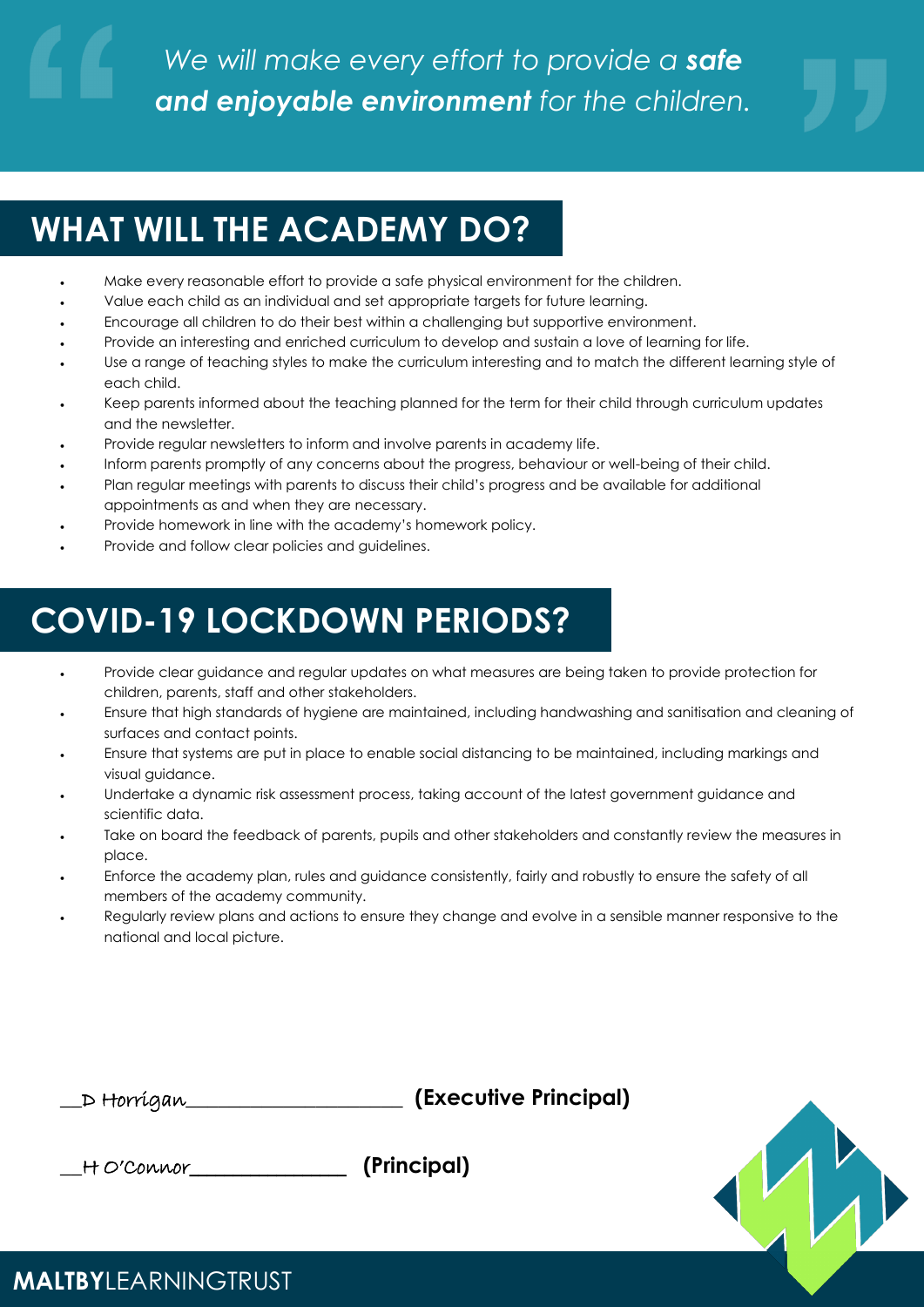

### **AS A PARENT I WILL:**

- Ensure my child gets to academy on time.
- Ensure that my child has high levels of attendance and, if they are unable to attend, ensure I inform academy on the first day of absence.
- Talk regularly to academy if circumstances for my child change in a way which might affect their learning or behaviour.
- Attend parents evenings about my child's progress.
- Support the academy in implementing the behaviour policy and encouraging good behaviour.
- Be aware of and support my child with their homework, including reading regularly with them.
- Ensure my child has everything they need for academy each day.
- Make sure my child is dressed appropriately for the weather.
- Work with the academy in supporting my child's particular needs.
- Ensure that I address any concerns I have about my child appropriately with their class teacher or with the senior leadership of the academy.
- Follow academy policies and procedures outlined on the academy website.

### **COVID-19 LOCKDOWN PERIODS?**

- Follow the guidelines, procedures and rules for accessing the academy site and facilities in order to safeguard all stakeholders.
- Ensure that I follow academy social distancing procedures at all times when on the academy site.
- Work with the academy to help my child understand the importance of following the rules and using good hygiene.
- Talk to the academy about my worries and concerns using email or by phone so they can be promptly addressed.
- Promptly collect my child from academy if requested to do so for reasons of health or behaviour.
- Ensure that my child does not attend academy if they display any covid-19 symptoms and inform academy of any test result.
- Understand that any repeated (more than one occasion) failure to follow the academy's social distancing and safety guidelines will result in me having my access to the academy site suspended.

**\_\_\_\_\_\_\_\_\_\_\_\_\_\_\_\_\_\_\_\_\_\_\_\_\_\_ (Parent) \_\_\_\_\_\_\_\_\_\_\_\_\_\_\_\_\_\_\_\_\_\_\_\_\_\_ (Parent)** 

**MALTBY**LEARNINGTRUST